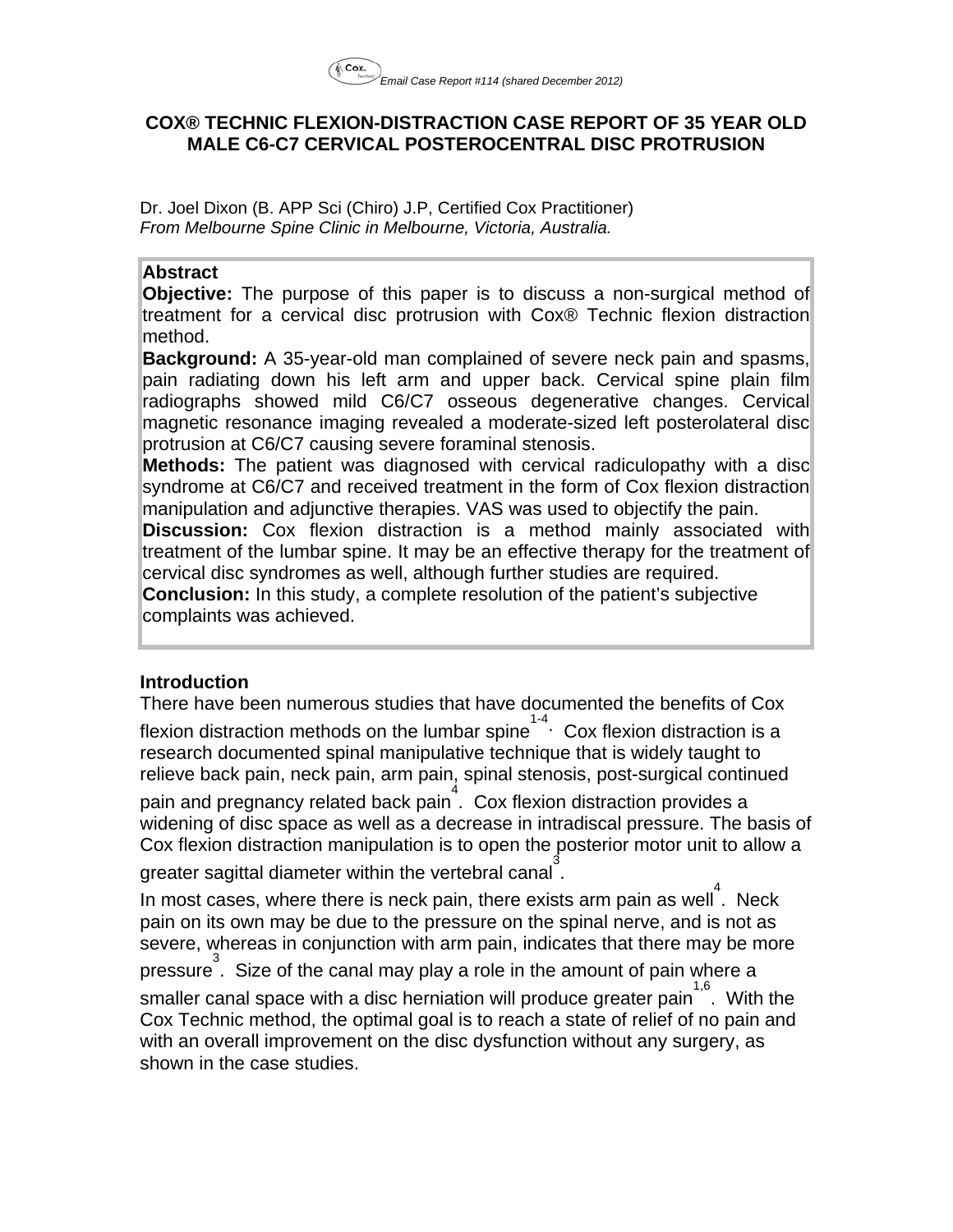

# **Case Study**

In this case, we have an ectomorphic 35 year old, white, married male who was first seen on January 27, 2012, for the chief complaint of a chronic pinched nerve in the lower cervical region with radicular pain into the left neck, shoulder and down to the posterior lateral margin of the left arm. The pain was described as a dull ache, with constant intensity and rated 2.3 on a VAS of 0-10. The pain had been interfering with his sleep and work. Movement of the neck and compression to the neck region increased the aggravation. The onset of the pain was reported to have been 8 months ago with no similar symptoms prior to the onset. There was an acute exacerbation episode 48 hours prior to first visit. The patient's case history included a previous car accident, approximately 12 years ago where, as a pedestrian, he was hit by a car and knocked unconscious. The patient has never used any crutch or cane for support. His previous treatments included chiropractic, massage, medications such as NSAIDS and HBOT. He has had a history of bone fracture (unknown location), and was hospitalized for surgery. His spinal examination, blood test, spinal X-ray and urine test were obtained in the last 6 months. His lifestyle habits included no alcohol, coffee, tobacco or drugs. He exercises quite often and his appetite and sleep were normal. He takes daily supplements such as magnesium and fish oil.

# **Examination Findings**

Upon examination on January 27, 2012, there was found to be a decrease in cervical spine, both passive and active ROM. Flexion was 50º , full and pain free. Extension was reduced to  $30^{\circ}$ . Both his left and right rotation was  $70^{\circ}$  and caused a pulling sensation on his neck. His lateral bending left and right was  $35^{\circ}$  with no symptoms of numbness. Orthopaedic examinations included positive indications on left cervical compression and positive sign on left cervical foraminal compression. Pin wheel dermatonal testing revealed a decrease in sensory response at C6-C7 on the left arm. The patient's reflexes were normal in both arms for biceps, triceps and radial reflexes at +2. A positive Bakody's sign was noted, in as much as placing his hand on his head relieved the symptoms. Upper extremity muscle testing revealed the patient's muscles to be strong at +5/5. However, there was spasm produced with resisted wrist flexion.

### **Imaging**

Three MRIs have been performed over a period of 8/12. On July 26, 2011, a standard MRI image was taken at the Melbourne Radiology Clinic. The history included previous car accident 12 years ago and C5/C6 and C6/C7 pathology. The findings included correlation to the MRI examination from the cervical spine taken in June 2011. There was a loss of cervical lordosis found in mid cervical and mid lumbar region. Minimal retrolisthesis of C5 on C6 and L5 on S1. Minimal foci degeneration observed at the C5/C6, T7/T8 to T9/T10, L2/L3 and L5/S1. In conclusion, there was a central to left paracentral foraminal protrusion at C6-C7 disc resulting in mild central canal and severe left neural exit foraminal stenosis and a mass effect upon the exiting left C7 nerve. This is not significantly altered when compared with the previous examination. No neural compressive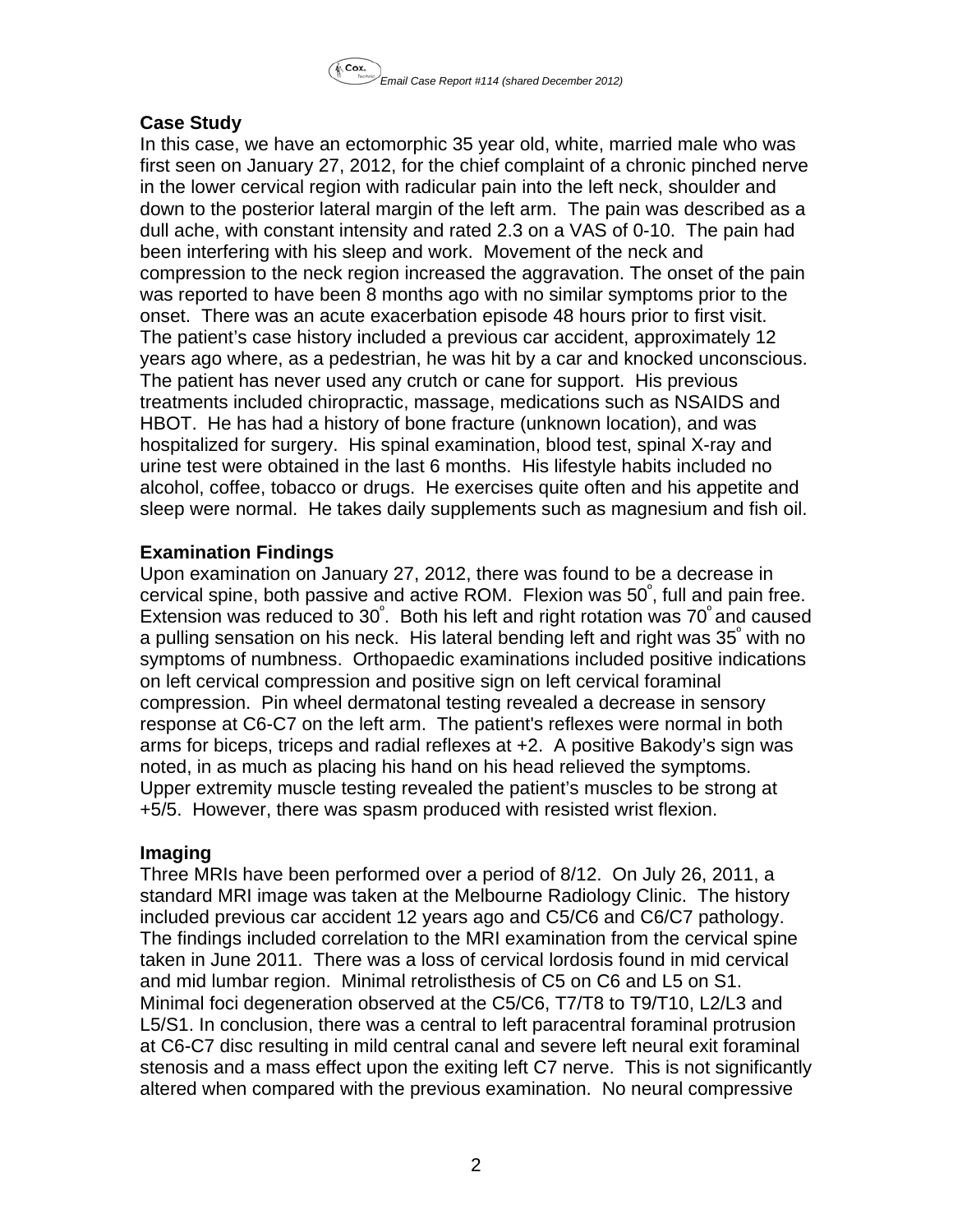

pathology of the thoracolumbar spine. Mild retrolisthesis of L5 on S1 with mild bilateral facet arthropathy at this level. Third imaging taken prior to start of the treatment on September 9 2011, concluded that there was a minimal decrease in the size of the disc osteophyte complex at C6/C7, now contacting the cord and resulting in additional mild central canal stenosis.





Figure 1(T1: 26/07/2011) Figure 2 (T2: 26/07/2011)



Figure 3 (T1 Axial: 26/07/2011) Figure 4 (T1 Axial: 26/07/2011)

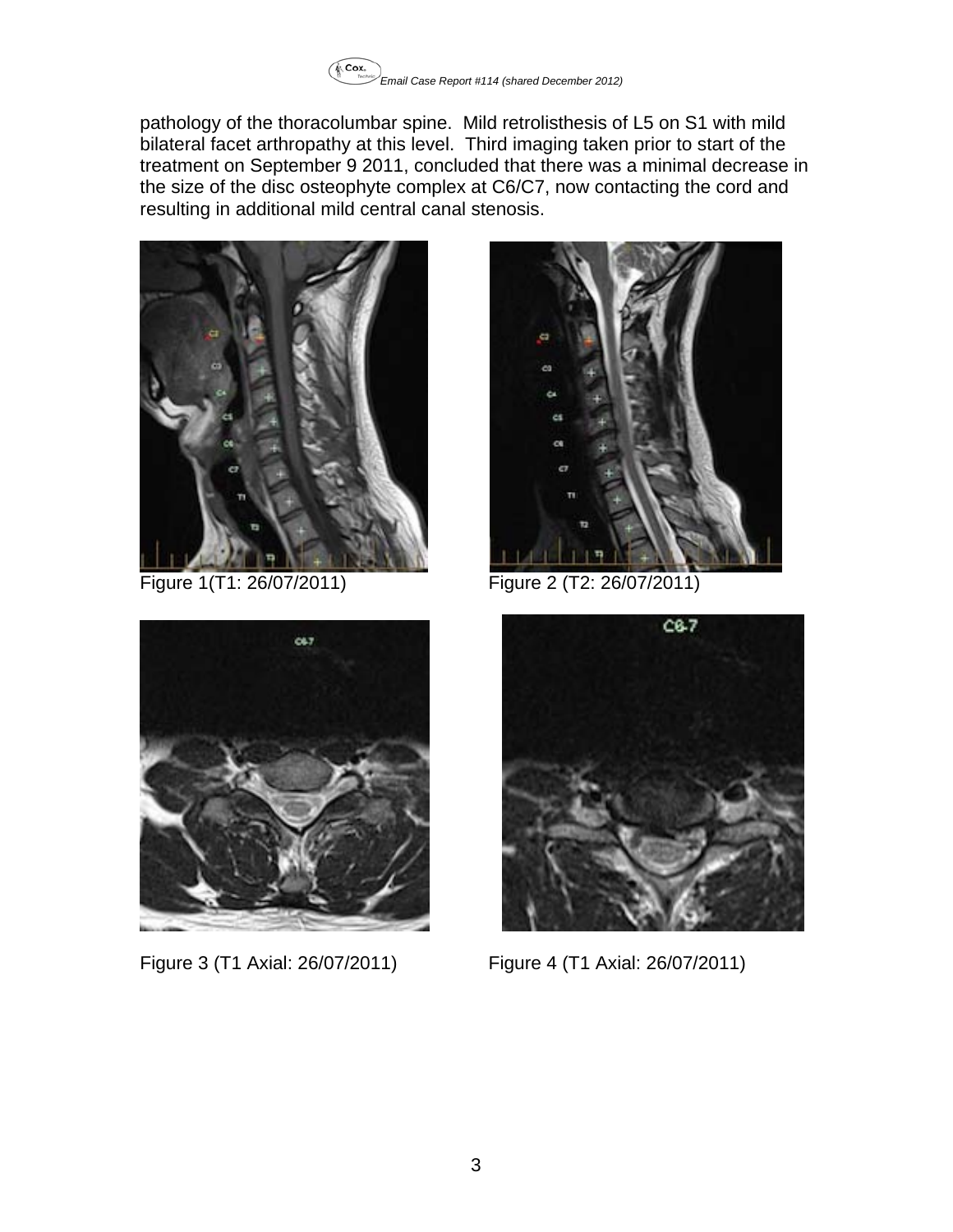





Figure 5 (T2 Axial 26/07/2011) Figure 6 (Dorsal Root Ganglia C7-T1)







Figure 7(T1: 09/09/2011) Figure 8 (T2: 09/09/2011)



Figure 9(T2 Axial: 09/09/11) Figure 10 (T2 Axial: 09/09/2011)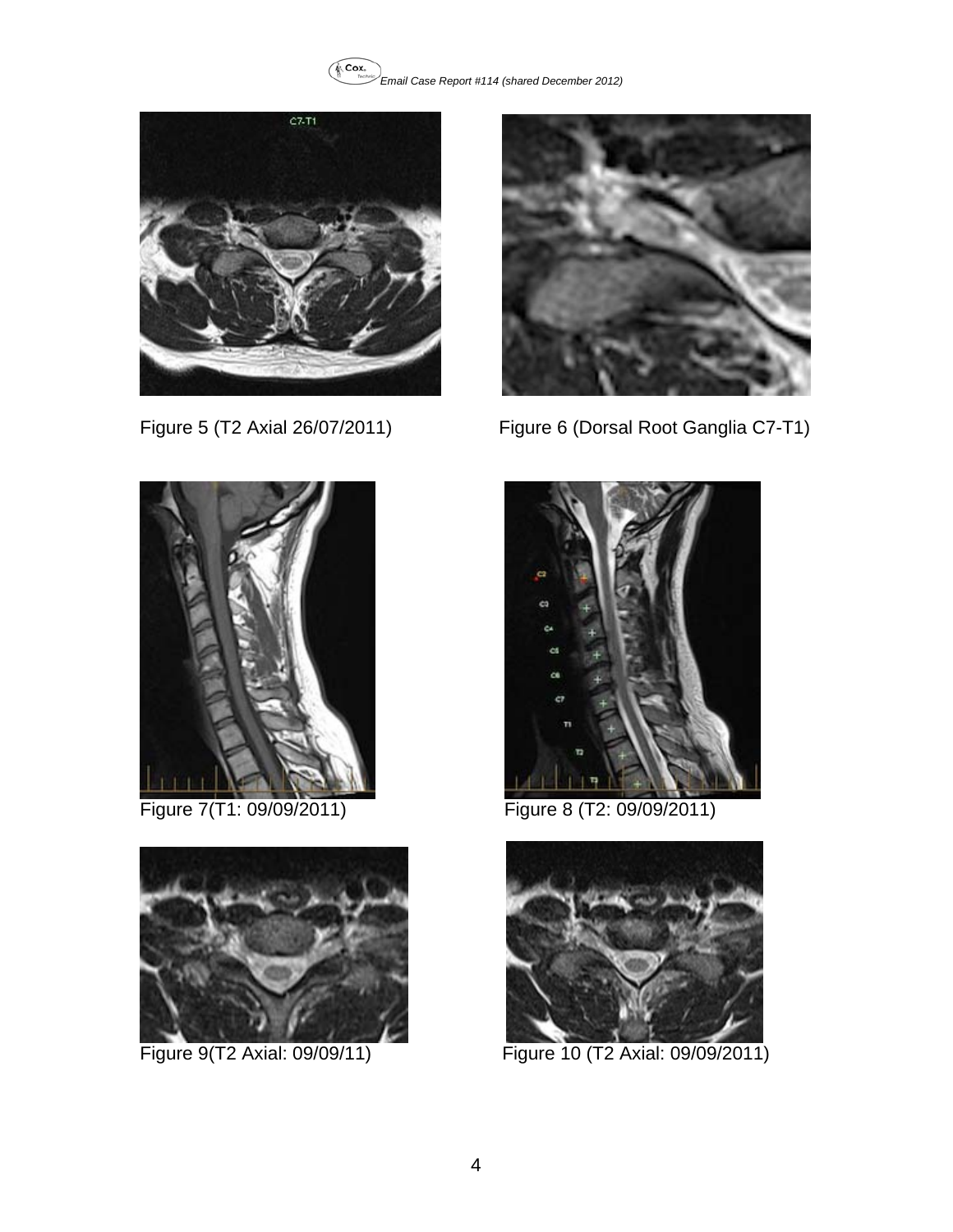

## **Diagnosis**

The patient was diagnosed with a chronic C6-C7 disc protrusion syndrome with radiculopathy down the left arm. This is consistent with severe left foraminal stenosis resulting in compression of the exiting C7 nerve root.

## **Treatment and Management**

Treatment procedures consisted of physical therapeutics and application of Cox flexion distraction technique with a cervical apparatus on a standard Cox flexion distraction table. Because of the subjective and objective findings, the Cox flexion distraction technique was used with the cervical headpiece at 0° lateral flexion before the flexion procedure. Later therapy included cervical Cox flexion distraction with lateral flexion.

The treatment sessions for this patient were a combination of four by four sets of Cox flexion distraction performed, each consisting, of one second holds. Protocol 1 was administered to the patient with the head support on. The chiropractor's contact was at the C5-C6 level. Treatments were performed three times a week for two weeks, after which the frequency was decreased progressively, as indicated by the patient's progress, but maintained at a minimum of once a week. The patient noted immediate relief after the second treatment, stating that he had significantly less numbness and fewer spasms. However, after the first treatment, the patient reported experiencing a headache and difficulty sleeping, which had progressed for the next few nights. Ergonomic changes were recommended at his work setting in conjunction with the start of treatment. Diet and exercise were maintained as before with additional daily intake of chondroitin sulphate supplement (500 mg/day). Treatment was continued and isometric strengthening exercises were introduced resulting in only minimal, intermittent symptoms being reported. These subjective complaints consisted of occasional mild spasms in the forearm as well as occasional transient numbness, both of which were position dependent. The patient noted some transient return of his radicular symptoms whenever treatments were withheld. He was therefore treated approximately once a week, which seemed to control his symptoms. Over a three month period he was treated approximately 38 times and was virtually asymptomatic at the time of his release from care.

On March 19, 2012, standard MRI imaging was performed at Victoria House Medical Imaging, where a direct comparison was made to the previous MRIs from July and September 2011. The MRI is post FD Cox treatment at Melbourne Spine Clinic, Malvern.

### The findings were:

C2/C3, C3/C4, C4/C5: Normal

C5/C6: Mild disc bulging causes mild thecal sac indentation. No canal or foraminal stenosis found. No nerve impingement found. Disc is mildly desiccated with mild Modic type 2 fatty end plate degenerative change.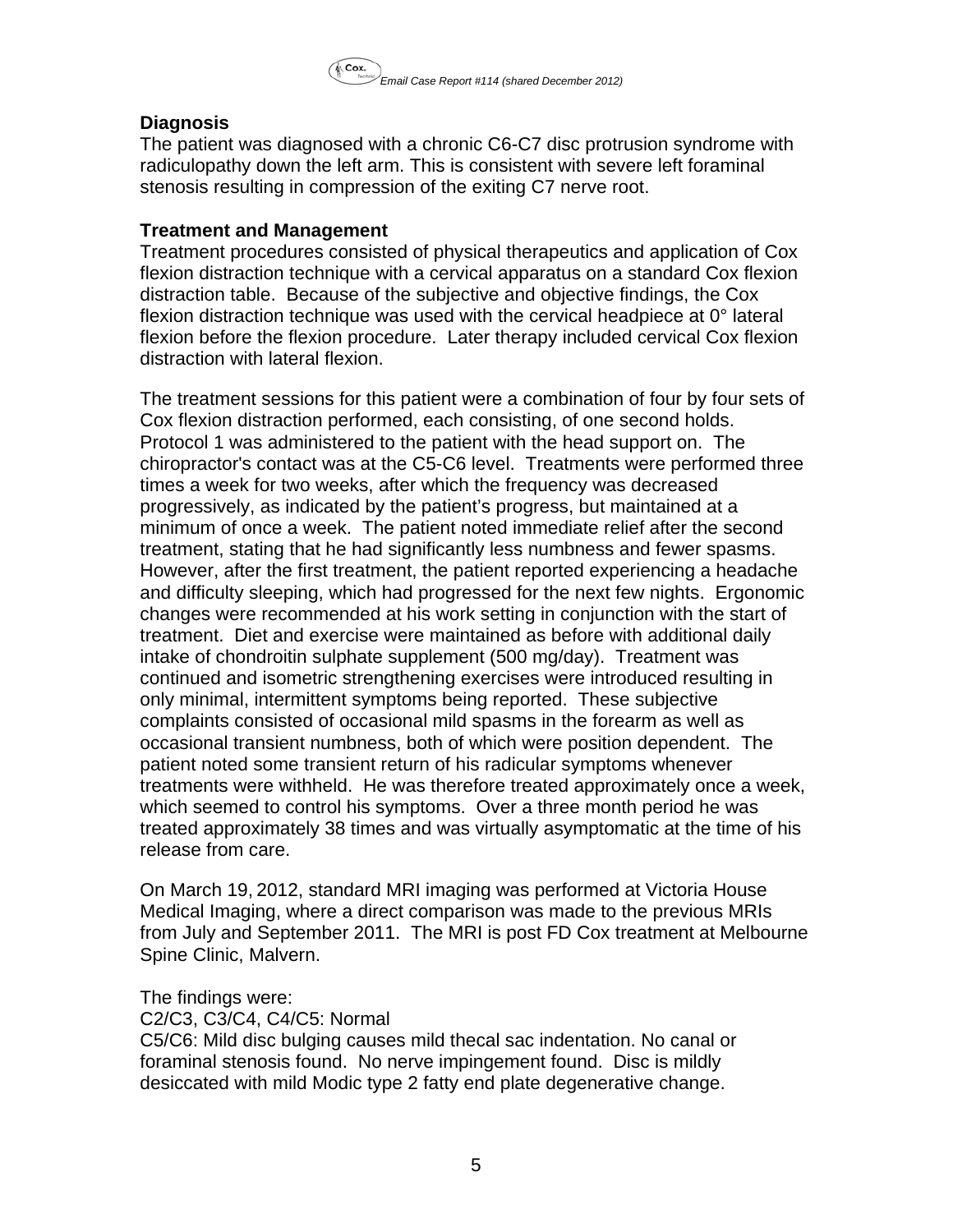C6/C7: the previously demonstrated left posterolateral disc protrusion has resolved in the interval period. There is no significant cord compression or nerve impingement. Minor residual broad based disc bulging. C7-T1 is normal. The cervical and upper thoracic spinal cord to T3/4 is normal. Normal craniocervical junction. Cervical facet joints are relatively preserved. In conclusion: the previously demonstrated left C6/C7 disc protrusion has resolved. Minor C4/C5, C5/6 and C6/7 disc bulging.



Figure 11 (T1: 17/03/2012) Figure 12 (T2: 17/03/2012)





Figure 13 (T2 axial C6-C7: 17/03/2012) Figure 14 (T2 axial C6-C7,17/03/2012)



At the 6 month follow up, the patient reported being symptom free and his objective and neurologic status was unremarkable.